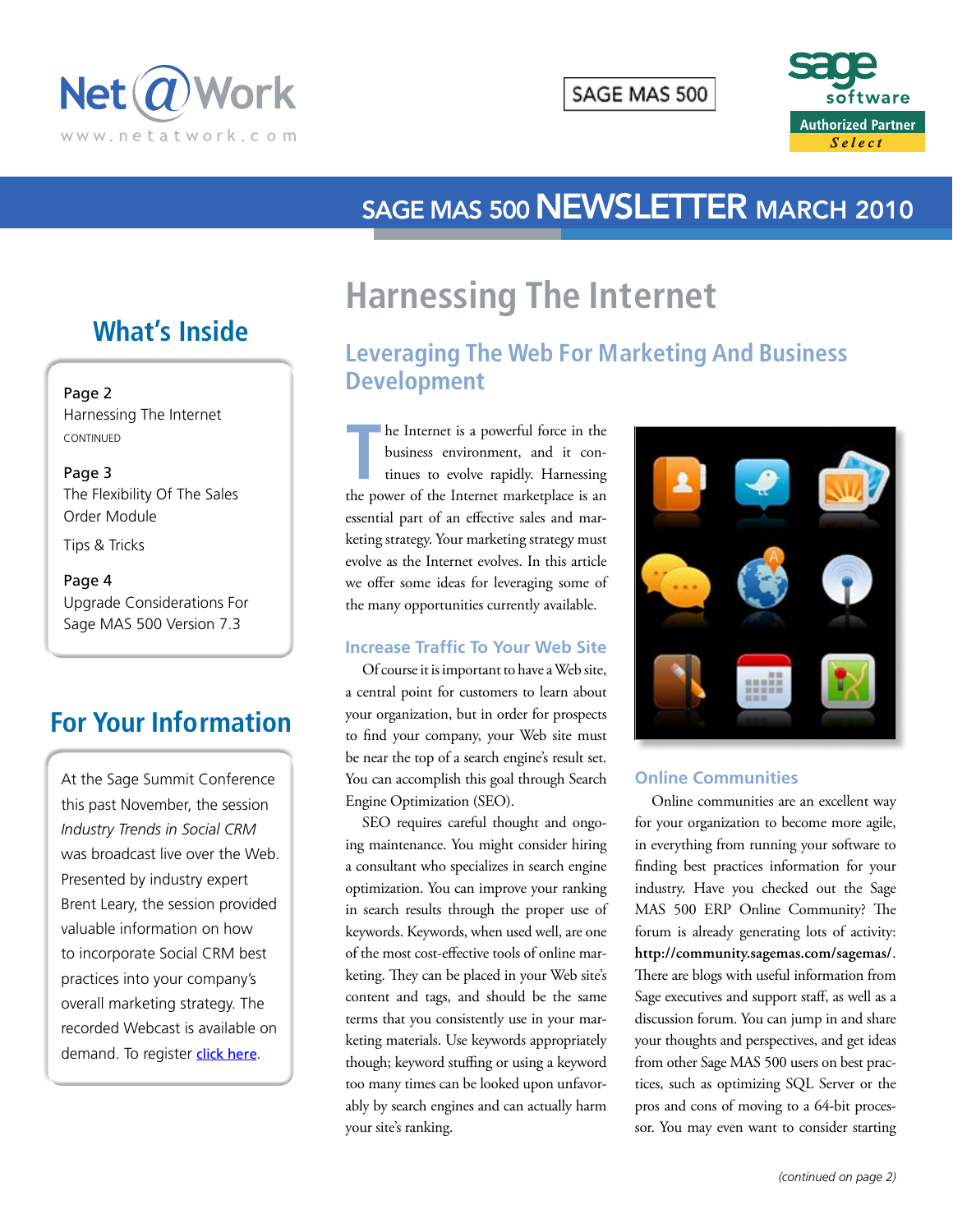### **Harnessing The Internet**

*(continued from cover)*

your own online community for your organization. There are online services available, such as Lithium.com, that can help you get started quickly.

#### **Social Media**

Social media is a powerful force that is growing rapidly. Utilizing this important marketing tool is not just smart, but is quickly becoming essential.

Many people have a misapprehension that social media is only for the young. In fact, according to statistics published by iStrategy-Labs in July 2009, the 55+ age group is the most rapidly growing segment on Facebook, and the largest segment of users is the 34-54 age group. And according to Facebook's published statistics, there are more than 5.3 billion fans of the more than 700,000 businesses that have active Facebook Pages.

Through the effective use of social media, the Obama campaign was able to collect 13 million e-mail addresses, which then became contacts in their CRM system to be used for soliciting additional support. With these statistics, there is little doubt that there is a huge potential for developing your business through social media.

The number of social media sites and methods can be confusing. A good place to start is with Facebook. From there you can expand into other social media such as Twitter, YouTube, and LinkedIn.

As a business, you start by creating a Facebook Page, as opposed to a Profile used by individuals. Creating a Facebook Page allows businesses to collect Fans. You can link your Facebook Page to your company's Web site and to e-Commerce sites that sell your products. Ask friends and family to become fans of your business so you have a respectable crowd of supporters when you debut your page with customers. When you are ready,

invite customers to become fans. If you are using Sage SalesLogix, you can use the e-mail marketing capability to invite customers to your Facebook Page. Or use Business Insights Explorer's mail merge capabilities to send the request. Then, engage your fans by posting comments on their pages and encourage them to pass the word about your fan page and company.

The personality of your Facebook Page should enhance the brand image of your Web site and other marketing pieces. "The pages that are most successful are the ones that really replicate the personality of the business," said Tim Kendall, the director of monetization at Facebook. Keep content fresh. Tell fans about specials and events, and regularly add photos, comments, and other useful information.

Relationships are at the heart of a successful social marketing strategy. You may find your time spent on Facebook feels less like marketing and more like customer service. When people ask for information, even if not related to buying your product, you need to respond to keep them engaged. Listen to what people are saying, good and bad, you may pick up ideas on how you can improve your business.

Because Facebook members complete profiles with information such as hometown, employer, interests, and education, it is tailor made for targeted marketing. Profile information can help you deliver messages to specific demographic slices. You can create a Facebook ad, and as you do so add demographic criteria and keywords and see how many Facebook users fall into your target audience.

#### **Find Out What They Are Saying About You**

There is a lot of chatter on the Web; customers, competitors, and associates may already be talking about you. You may want to step in to keep the record straight. You can find out what people have said and get analyses of positive and negative feedback, on sites such as **http://twitrratr.com** and **http://socialmention.com**.

#### **E-Commerce**

If you are not already engaged in e-commerce, it may be a good time to reevaluate your options. Even if you don't sell online, consider providing your customers with the convenience of checking their account over the Web, or risk the perception that your organization is out of step with technology. The e-Customer module for Sage MAS 500 makes it easy to get an integrated e-commerce site up quickly.

The e-Customer module is a business-tobusiness Internet storefront. Customers can order items from a general catalog that you customize for your Web site. Your customers receive the full strength of Sage MAS 500 product- and customer-specific pricing, and when new items are created in the Inventory Management module, the system will automatically update your Web storefront and add the items to the catalog categories you specify.

Perhaps even more compelling than the online ordering capability is online customer self service. You can give customers a secure view into their account activity, including their account balance, on-order balance, credit limit, and available credit. They can drill down to line-item content from the openorder view, and customers can even specify an account administrator to create and manage their own employee users.

We would be happy to talk to you in more depth about any of the ideas presented here for harnessing the Internet to make your business more effective. Please give us a call for more information.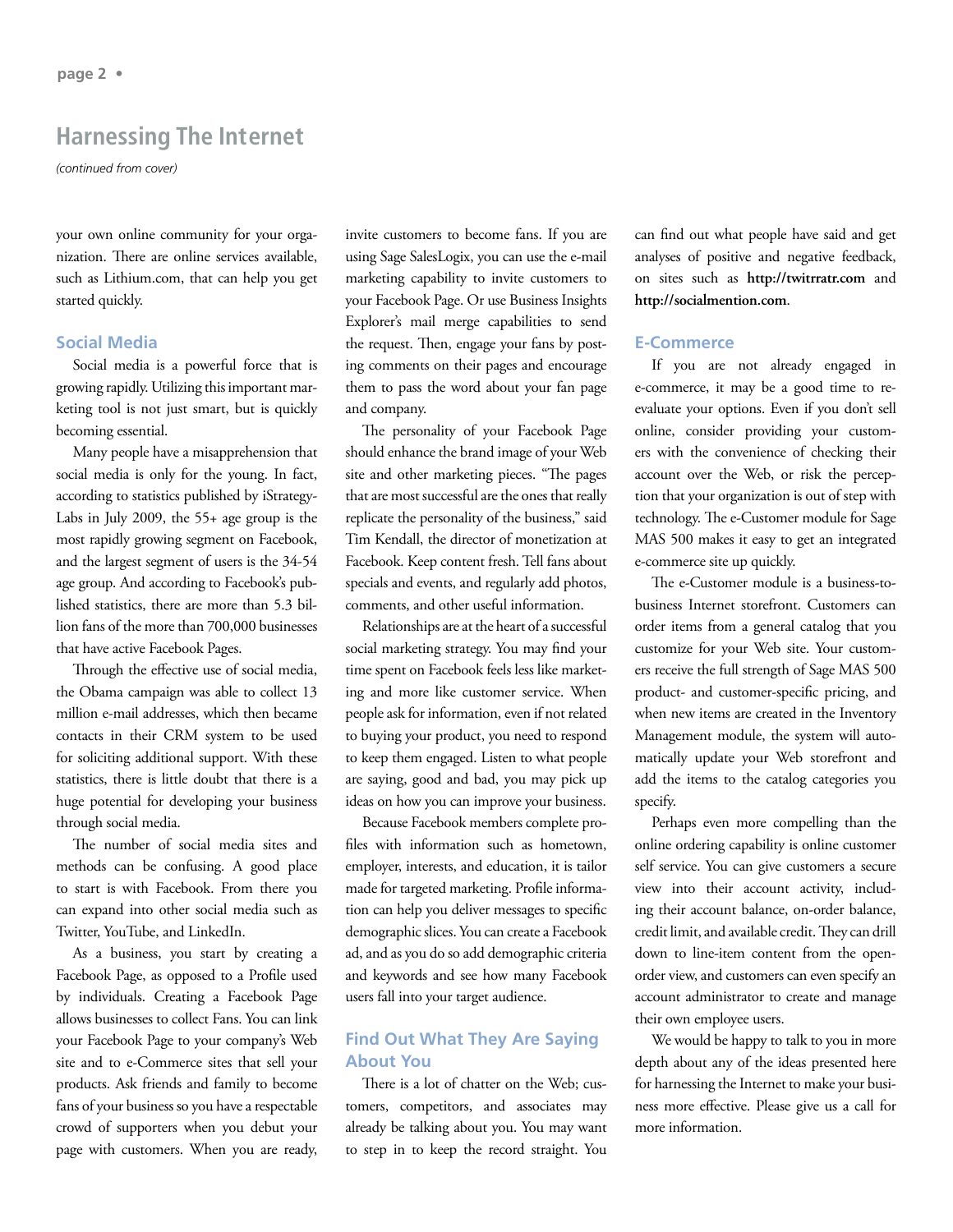# **The Flexibility Of The Sales Order Module**

**F**or organizations that distribute products, the process of entering and shipping orders may be one of the most labor-intensive activities performed. To help you maximize productivity and profit, the Sales Order module for Sage MAS 500 ERP is highly flexible and customizable and also offers a powerful set of pricing and order management features.

#### **Customizable Order Entry**

Sage MAS 500 provides dozens of fields for order entry, but chances are your organization does not use them all. A simple selection screen enables you to choose only the entry fields you need. You can customize by user, company, group, or site level. For example, a counter salesperson may not need the warehouse and ship via fields on their order entry screen. These fields can be removed for the counter sales person, while maintained on the warehouse worker's screen layout. The required fields can be placed in the data entry grid in the sequence that works best for each user. For ease of use, the main order information is always in view, while a tab system provides organized access to all the information related to the order, such as detailed delivery specifications and item information.

#### **Workflow Options**

Three main workflow options are available for order processing; Picking, Counter, and Will Call. Within each workflow many of the steps are optional. The Picking workflow is excellent for processing a large number of orders and it provides checks and balances for larger warehouses.

The Counter and Will Call workflows allow you to perform all the steps associated with picking the order, generating the shipment, and invoicing directly from the Process Orders screen. Inventory is immediately reserved. The pick ticket may be printed at the counter, the will call desk, or released to the warehouse. The result is a fluid one-step order and invoice process to expedite your orders. To process payments for counter sales or will call, a click of the Payments button launches a new window where you can check credit status, enter payments, and even apply existing credit memos to the order. You can specify the payment type and complete the appropriate fields, such as check number or credit card number and expiration date.

#### **Picking Options**

The Create Pick List function provides a powerful dashboard for the warehouse manager; you have the option to pick by Order or by Wave. Wave picking allows you to print picking tickets based on warehouse zone to help warehouse workers pick more efficiently. You can set a variety of business rules to maximize productivity of pick runs. You can:

- » Set the maximum number of orders to pick for pick-to-tote environments.
- » Set sequence to allocate available stock, such as filling back-ordered items first or fill by order expiration date.
- » Set the system to automatically select lot distributions.

#### **System Options**

You can choose to activate several optional controls in the Sales Order module according to your business workflow. You can assign trade and payment term discounts, and credit limits for each customer. The system can be configured to check customer credit limits during order entry and be set to automatically release orders from hold when credit changes. The system also supports multiple sales commission plans, including split commissions. You also can configure kits to operate like regular items, then explode the components when generating pick lists and invoices.

#### **Pricing And Promotions**

Flexible pricing rules allow you to configure the system to maximize profitability. You can define pricing structures by customer type or location, and create sophisticated pricing models, including contract pricing; price breaks based on quantity, monetary amount, weight, or volume; effective and expiration dates; and sales promotions. Blanket orders are supported to track and maintain customer contracts, and additional features are available when manufacturing modules are installed, including the ability to run Capable To Promise inquiries directly from order entry.

Whether you are considering implementing the Sales Order module for the first time, or want to further refine and customize your existing installation, we would be happy to help. Please give us a call.

### **(( Tips & Tricks ))**

#### **Message: "Cannot close a sales order with pending activity"**

The status of a sales order can be changed to closed only if there is no pending activity against the order. Items on orders can be closed if there is no pending shipping or return activity, and the quantities are uncommitted. If a remaining quantity for the item exists on a pick list, it must be removed before closing. Here is how you can find and delete the item.

To search for open picks against the sales order: Expand Sales Order, Insights, and Explore, and then double-click Pick Lists. To delete a pick: expand Sales Order, Activities, and Picking, and then doubleclick Cancel Picks.

Line items may be manually reopened if the quantity ordered is greater than quantity shipped, less any quantity returned for replacement.